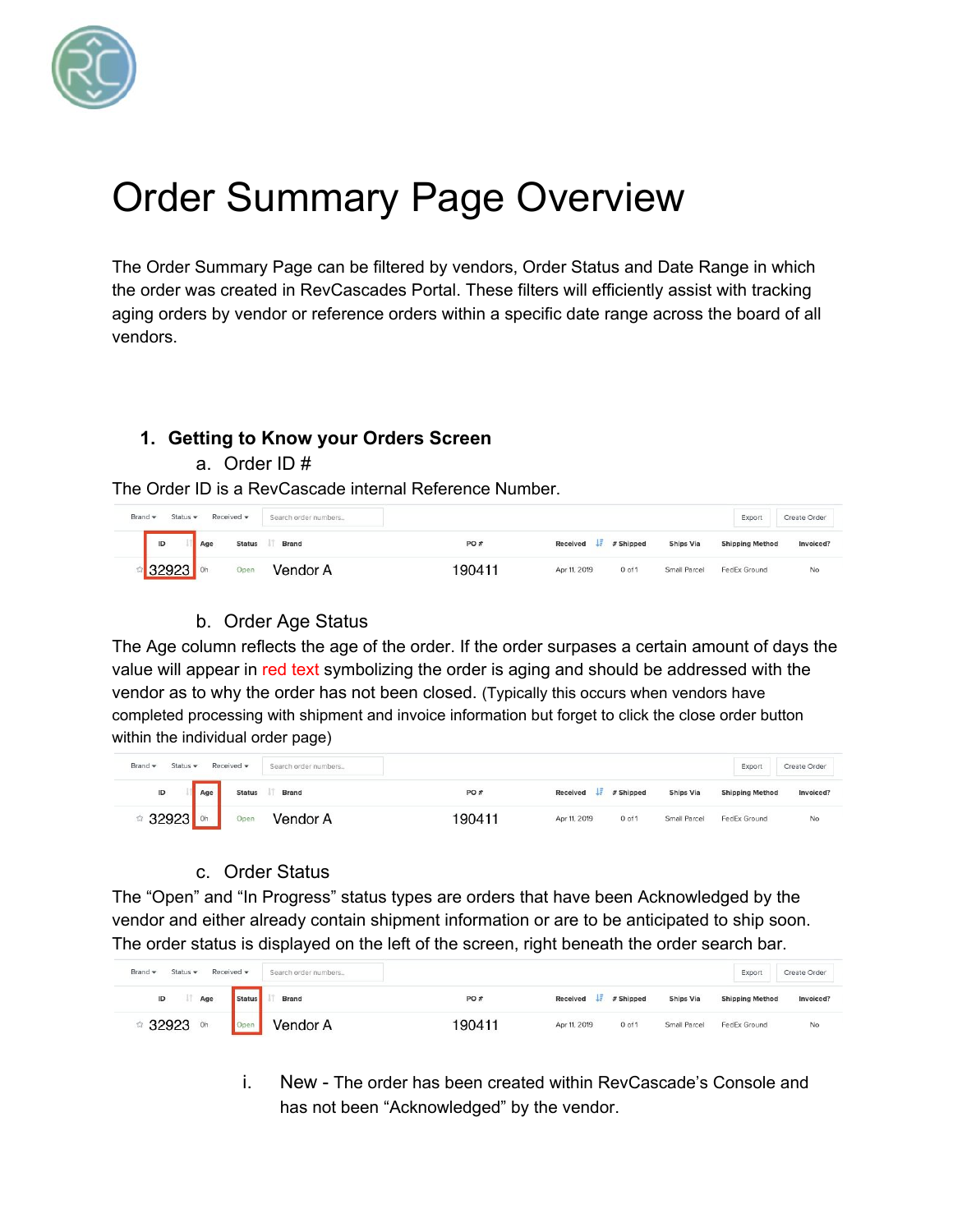

- ii. Open Order has been "Acknowledged" by the vendor. If the order contains 1 ordered item, the order could potentially have a shipment created against it.
- iii. In Progress Order has already been "Acknowledged" by the vendor and has shipments created. This status type typically appears orders that contain 2 or more items ordered
- iv. Closed Order has been closed out within RevCascade's Console. Shipment and Invoice (if required) information should be available within your internal system. This information can also be viewed within the Console under the Shipments and Invoices Section of the Order Summary Screen (View Shipment and Invoice Overview Section for further Information)
- v. Cancelled Order has been cancelled within RevCascade's Console. Cancellation types vary (View Cancels Overview Section for further Information)
- d. Vendor Name Column

The Brand column will contain the vendor's Name to identify whom the order(s) belongs to

| Brand -<br>Received -<br>Status $\star$<br><b>MARK BANK</b> | Search order numbers |        |                         |            |              | Export                 | Create Order |
|-------------------------------------------------------------|----------------------|--------|-------------------------|------------|--------------|------------------------|--------------|
| <b>Status</b><br>ID<br>Age                                  | Brand                | PO#    | <b>Received</b><br>- 15 | # Shipped  | Ships Via    | <b>Shipping Method</b> | Invoiced?    |
| 32923<br>Open<br>0 <sub>h</sub>                             | Vendor A             | 190411 | Apr 11, 2019            | $0$ of $1$ | Small Parcel | FedEx Ground           | No           |

#### e. Purchase Order Number Column

The Purchase Order column contains the PO # pertaining to the order. This number should be referenced on all inquiries with the RevCascade Support Team for order assistance

| Brand -<br>Received $\star$<br>Search order numbers<br>Status $\star$ |        |              |                    |                  | Export                 | Create Order |
|-----------------------------------------------------------------------|--------|--------------|--------------------|------------------|------------------------|--------------|
| ID<br>Brand<br><b>Status</b><br>Age                                   | PO#    |              | Received # Shipped | <b>Ships Via</b> | <b>Shipping Method</b> | Invoiced?    |
| 32923<br>Vendor A<br>Open<br>0h                                       | 190411 | Apr 11, 2019 | 0 <sub>of 1</sub>  | Small Parcel     | FedEx Ground           | No           |

#### f. Received Column

The Received column displays the date in which the order was created within RevCascade's Console

| Brand -<br>Received $\star$<br>Status $\star$ | Search order numbers |        |              |                   |                  | Export                 | Create Order |
|-----------------------------------------------|----------------------|--------|--------------|-------------------|------------------|------------------------|--------------|
| <b>Status</b><br>ID<br>Age                    | Brand                | PO#    | Received     | # Shipped         | <b>Ships Via</b> | <b>Shipping Method</b> | Invoiced?    |
| 32923<br>Open<br>0h                           | Vendor A             | 190411 | Apr 11, 2019 | 0 <sub>of 1</sub> | Small Parcel     | FedEx Ground           | No           |

#### g. # Shipped Column

The # Shipped column reflects the total units shipped versus total units ordered. The image example below shows for the first order line *0 of 2*. This means that the order has 2 units ordered and no shipments have been created. If the value was *2 of 2* this would mean that a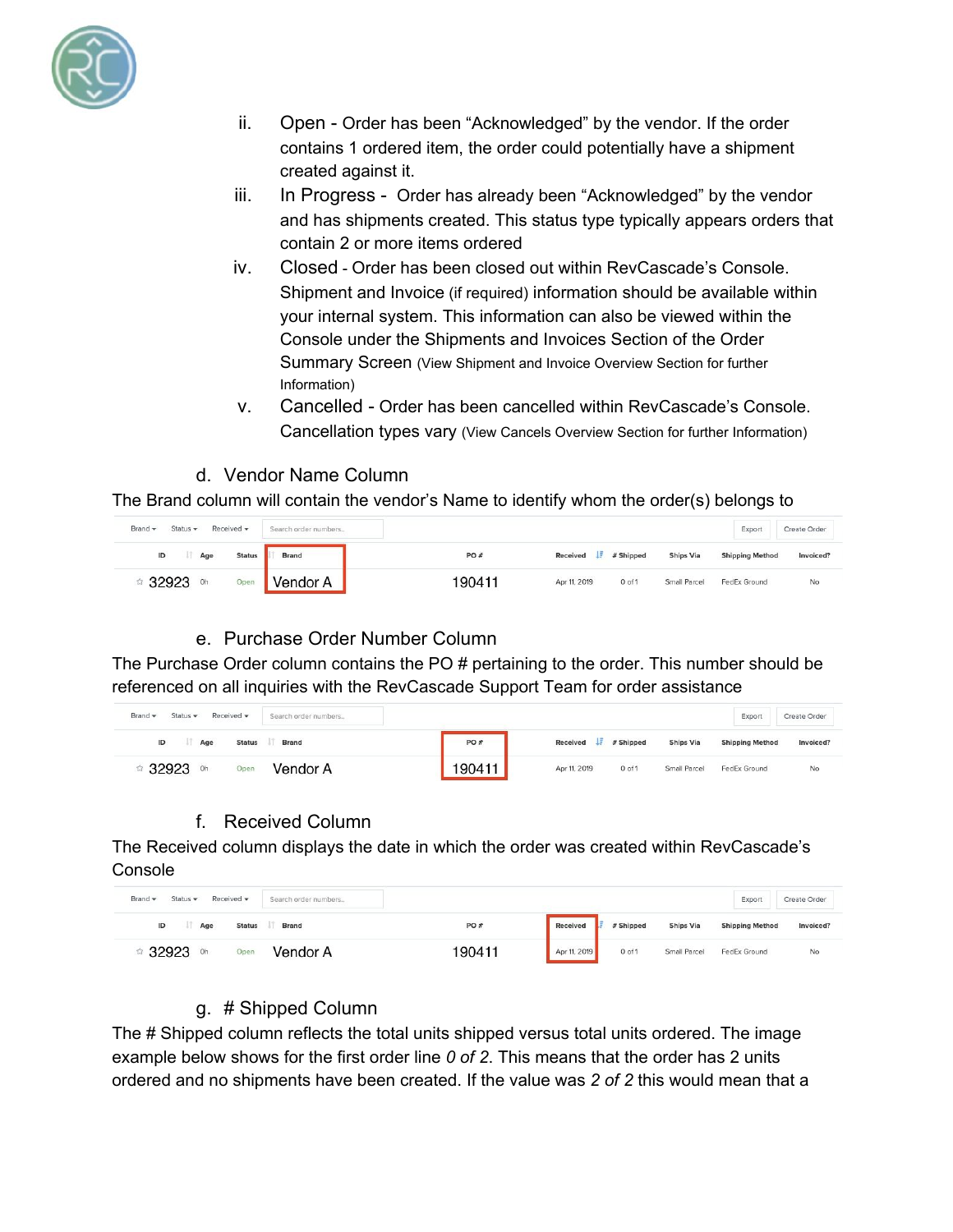

shipment has been created and the total 2 units are shipping. The ship value can also reflect partial or overages

| Brand -<br>Received *<br>Status $\star$<br>Search order numbers |        |                       |                  | Export                 | Create Order |
|-----------------------------------------------------------------|--------|-----------------------|------------------|------------------------|--------------|
| ID<br>Brand<br><b>Status</b><br>Age                             | PO#    | Received<br># Shipped | <b>Ships Via</b> | <b>Shipping Method</b> | Invoiced?    |
| Vendor A<br>Open<br>Oh                                          | 190411 | Apr 11, 2019<br>0 of  | Small Parcel     | FedEx Ground           | No           |

#### h. Ship Via & Shipping Method Columns

The Ships Via and Shipping Method columns reflect the shipping method that was provided on the order. If the order requires to reflect a different carrier and/or ship method this can be communicated to the RevCascade Support Team to assist with updating. The vendor can also select a different value when creating the shipment information in the portal, whether the vendor is using the console to generate shipping labels or register their tracking information.

| Received -<br>Brand -<br>Status $\star$ | Search order numbers |        |              |            |                  | Export                 | Create Order |
|-----------------------------------------|----------------------|--------|--------------|------------|------------------|------------------------|--------------|
| ID<br><b>Status</b><br>Age              | Brand                | PO#    | Received I   | # Shipped  | <b>Ships Via</b> | <b>Shipping Method</b> | Invoiced?    |
| 32923<br>Open<br>Oh                     | Vendor A             | 190411 | Apr 11, 2019 | $0$ of $1$ | Small Parcel     | FedEx Ground           | No           |

i. Invoice Column

The Invoice column reflects a "No" or "Yes" value. If the value is "No" and you require an invoice for each order, the vendor will need to create an invoice in order to close out the order. If the value reflects "Yes" and the order remains on your Open Order Summary screen, this potentially means that there is an issue with the invoice and the vendor should reach out to the RevCascade Support Team for further assistance.

| Brand - | Status $\star$ | Received -    | Search order numbers |        |              |            |                  | Export                 | Create Order |
|---------|----------------|---------------|----------------------|--------|--------------|------------|------------------|------------------------|--------------|
| ID      | Age            | <b>Status</b> | <b>Brand</b>         | PO#    | Received     | # Shipped  | <b>Ships Via</b> | <b>Shipping Method</b> | Invoiced?    |
| 32923   | Oh.            | Open          | Vendor A             | 190411 | Apr 11, 2019 | $0$ of $1$ | Small Parcel     | FedEx Ground           | No           |

**…..Continue to Next Page for Filtering Order Options…..**